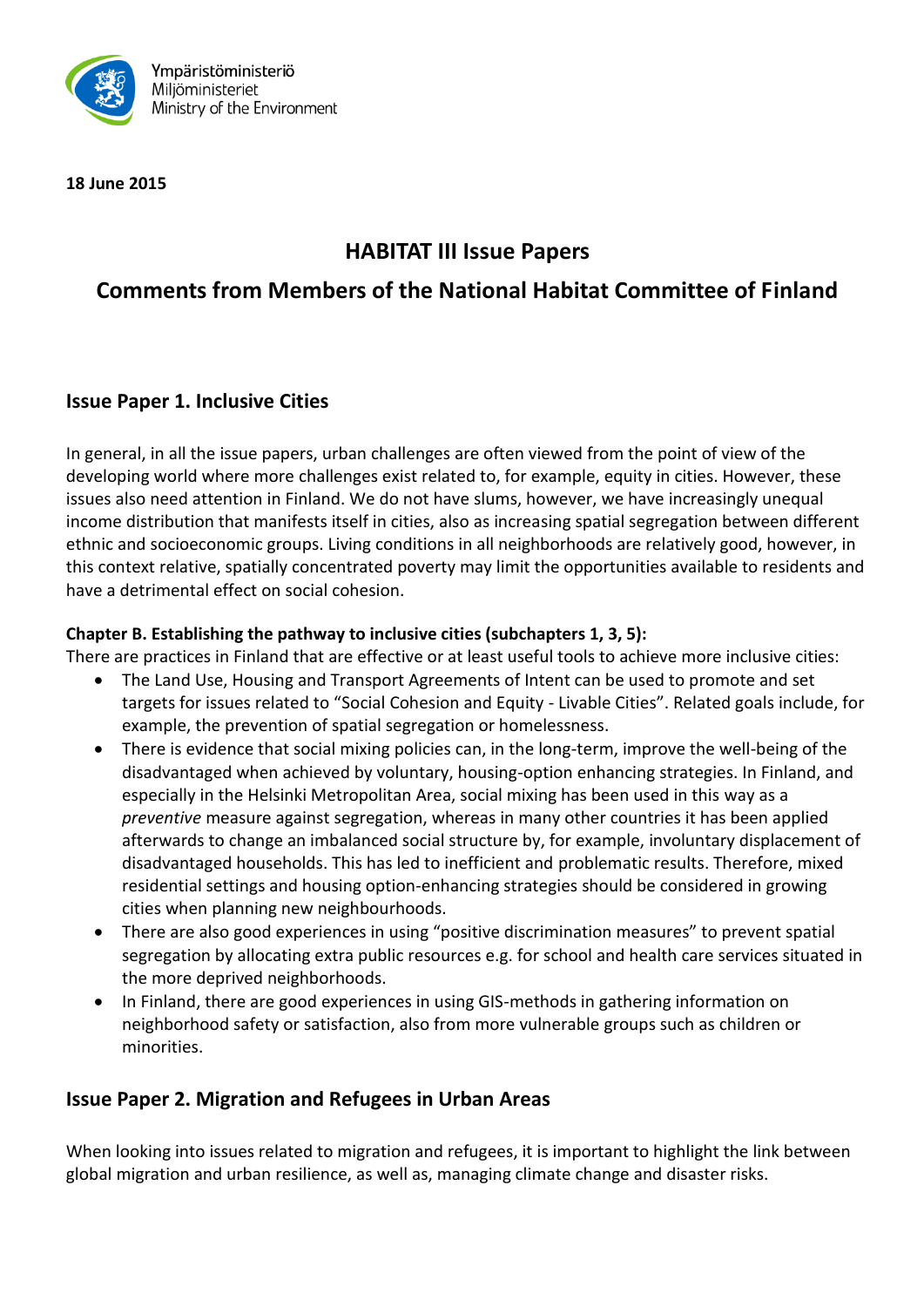

## **Issue Paper 3. Safer Cities**

In Finland, accessibility, in addition to crime prevention, is seen as an integral part of urban safety. In this issue paper, women are highlighted as the most affected and vulnerable group. However, elderly and ethnic minorities have also proven to be strongly affected by perceptions of safety. Fear of crime or harassment alters the behavior of these minorities and their access to the city. Even in societies with low crime rates, certain minority groups have a considerably higher risk to become victims of violence.

#### **Issue Paper 6. Urban Governance**

The use of smart technologies for citizen participation is mentioned on page 9 of the issue paper. This is a very positive proposal and could be elaborated further, for example, through a reference to the use of open data in urban development.

Participatory city decision-making and active citizenship via platforms engaging youth, women, minorities, communities and all citizens are mentioned in the issue paper. In further development of participatory planning, new approaches are needed to deal with the current power structures and blocs in urban planning as well as with regard to new participatory planning techniques.

# **Issue Paper 8. Urban and Spatial Planning and Design**

On page 4 of the issue paper it is stated that *"sprawling areas reinforce unsustainable mobility patterns and congestion because they generally force people and goods to travel further distances; reduced connectivity further compound this and reinforce segregation. Compact and connected urban form, on the other hand, has facilitated accessible, low carbon, human-centred environments, and can influence a community's health in the long term (e.g Seattle, USA, Brussels, Belgium). The importance of connectivity is exemplified by data on land allocated to streets: in a sample of cities in developing countries this averages 6-12%, as compared to cities in developed countries, which averages 29%. The layout and quality of public space is also important, with lively multifunctional streets delivering greater urban benefits than monofunctional ones".*

Finland supports the promotion of compact and connected urban form, as the benefits that will follow are significant. We would, however, like to challenge the feasibility of measuring the quality of urban form by the percentage of land allocated to streets. As it is rightly pointed out in the issue paper, the layout and quality of public space are important. However, more streets do not necessarily correlate with compactness and connectivity, whereas more open market places, green spaces, public transport, and non-motorised transport do.

As such, a more compact city structure is not of intrinsic value. It should be linked to smart design in which different functions and housing are well connected to nodes of public transport, and where green spaces are located within the urban structure to support well-being, health, and a non-motorised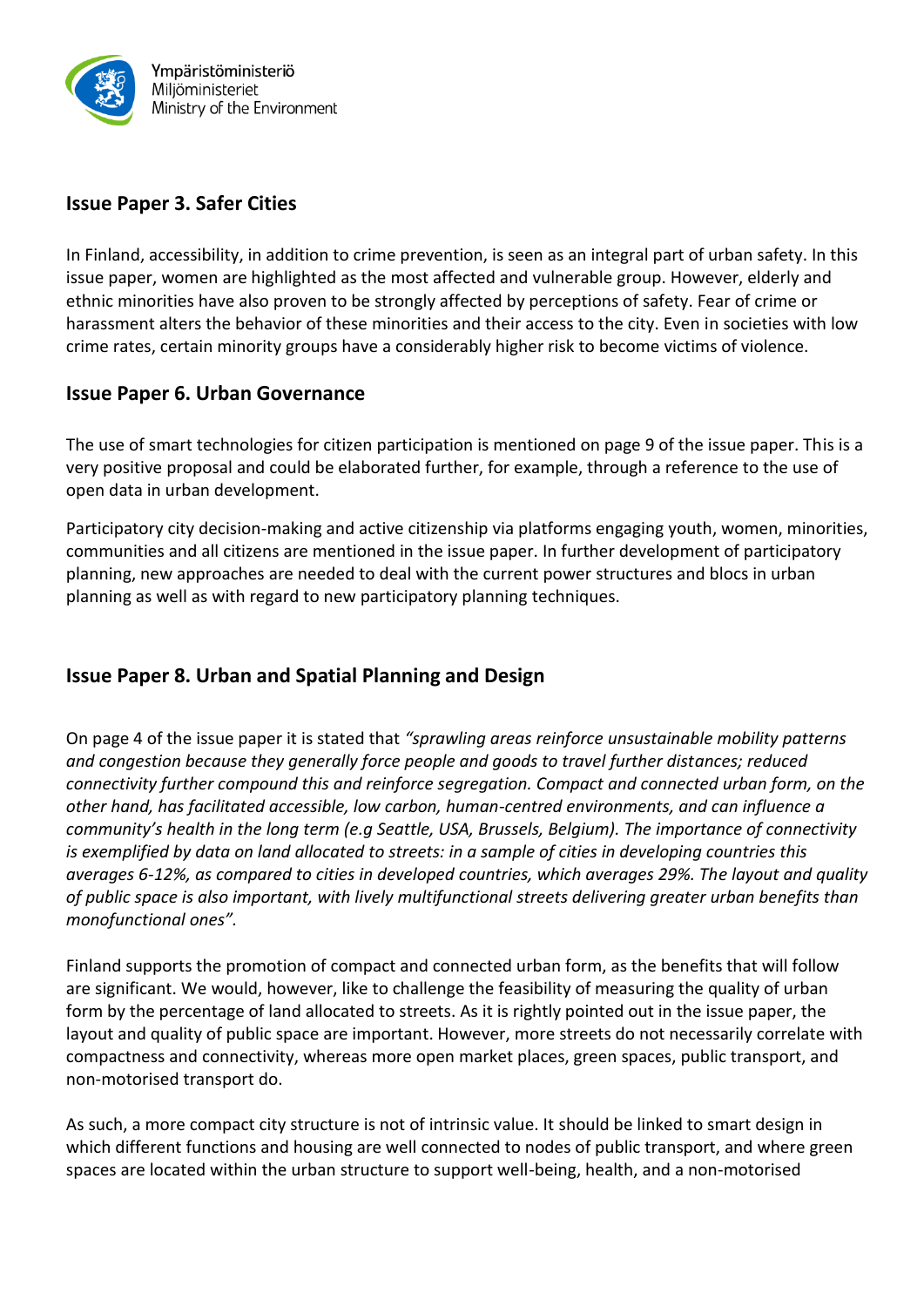

transport. Especially in developing countries, due diligence should be paid to the existence of, and access to, green spaces and smart urban structure, in order to achieve positive health impacts. Nature-based solutions that promote ecosystem service delivery and create jobs are important when striving to solve societal issues in cities.

### **Issue Paper 13. Jobs and Livelihoods**

With regard to jobs and livelihoods a perspective to be added is the ability of post-industrial cities to create new jobs and welfare. This viewpoint is eminent in many of the cities in the developed world.

## **Issue Paper 17. Cities and Climate Change**

When discussing multi-hazards (page 4) caused by the climate change, a point that has been missed is that, in the long run, climate change causes migration. This can take place domestically, as in the case of New Orleans, or internationally through increasing migration from the third world to more developed countries.

Green procurement could be added to the issue paper as an important component for promoting climatefriendly solutions and technologies

## **Issue Paper 18. Urban Infrastructure and Basic Services, including Energy**

The paper rightly points out that basic services are linked to the realization of human rights and that it is therefore crucial to ensure that basic services are available, physically accessible, affordable, and culturally adapted to all.

In the section on "fostering and applying technological innovation" (page 7-8) we are happy to note that reference is made to "green infrastructure" which is defined as a network of multifunctional green spaces that can provide a multitude of "ecosystem service benefits" such as improving resident's health and well-being, providing food, reducing storm-water run-off, and reducing energy use.

#### **Issue Paper 19. Transport and Mobility**

Finland supports the principles of decreasing travel demand, shifting to more sustainable means of transport and improving vehicle and fuel efficiency. As stated in the issue paper, we would also like to underline the importance of integrated land use and transport planning and the use of ICT in transport and mobility. With regard to "semi-motorised" transport, we would like to stress the significant role that electric bicycles (E-bikes) can play as a solution in striving towards sustainable transport in cities.

#### **Issue Paper 20. Housing**

On the page 4 of the issue paper it is stated that: *"Government interference in the housing sector has been minimal…Housing has had a low priority in the allocation of national resources and almost all public and*